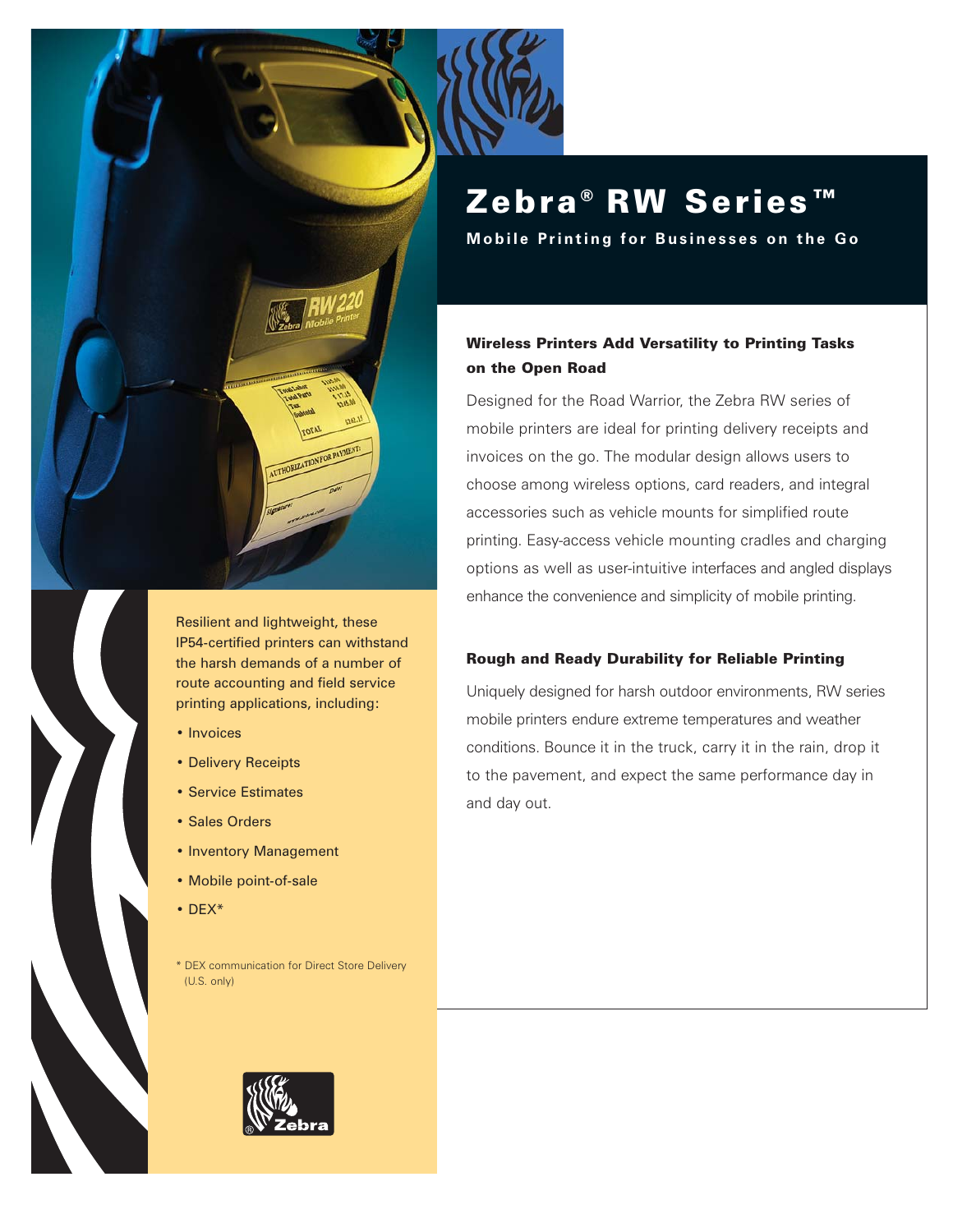### RW Series

#### Meet the RW series!

The RW Series: rugged enough for the Road Warrior.

With the most feature-rich offering of any mobile printer in the market:

#### Rugged and Easy to Use Printer

- IP54 certified for resistance to windblown water and dust
- Damage-resistant to multiple drops of up to 6 feet to concrete
- Weight of 1 1/2 to 2 pounds pounds for effortless mobility
- Resistant to extreme hot and cold temperatures

#### Ergonomically designed to fit comfortably on the hip.

- Single push button media access for simple re-loading
- Angled LCD for easy viewing of printer status comes standard

#### Smart and Sophisticated Operation

- Print using the same commands of your Zebra tabletop or desktop printers with common language support.
- Secure customer and proprietary data being sent to the printer with native security support for protocols such as WPA, VPN and Kerberos.
- Quickly and easily print complex labels, symbologies and graphics thanks to the RW series' fast processor and large memory.



#### RW 220

The user-friendly 2-inch RW 220 simplifies printing tasks for the mobile workforce with intuitive interfaces, rugged construction and reliable printing.

#### MAXIMUM PRINT AREA Width: 2.20"/56 mm

Length: Continuous

RESOLUTION 203 dpi/8 dots per mm

MAXIMUM PRINT SPEED 3"/76.2 mm per second maximum

#### PHYSICAL CHARACTERISTICS **(Base Version)**

Width: 4.4"/112 mm Depth: 2.9"/74 mm Height: 6.8"/173 mm Weight: 1.45 lbs./658 g **(Card Reader Version)** Width: 4.4"/112 mm Depth: 3.2"/81.2 mm Height: 6.8"/173 mm Weight: 1.55 lbs./703 g

MEDIA SPECIFICATIONS Media width: 1"/25 mm to 2.37"/60 mm

### RW 420

Neither wind, nor rain, nor harsh temperatures can keep the RW 420 from delivering highquality 4-inch receipts and tickets.

#### MAXIMUM PRINT AREA

Width: 4.09"/104 mm Length: Continuous

RESOLUTION 203 dpi/8 dots per mm

MAXIMUM PRINT SPEED 3"/76.2 mm per second maximum

#### PHYSICAL CHARACTERISTICS **(Base Version)**

Width: 6.3"/160 mm Depth: 3.0"/76 mm Height: 6.9"/175 mm Weight: 2.00 lbs./ 907 g

#### **(Card Reader Version)**

Width: 6.3"/160 mm Depth: 3.1"/79 mm Height: 6.9"/175 mm Weight: 2.15 lbs./ 975 g

MEDIA SPECIFICATIONS Media width: 2"/51 mm to 4.12"/105 mm

#### **For More Information**

Contact your Zebra representative for additional printer specifications. For information on Zebra's other printers, supplies, software and accessories, ask your reseller, call +1 800 423 0442, or visit our Web site **www.zebra.com**.

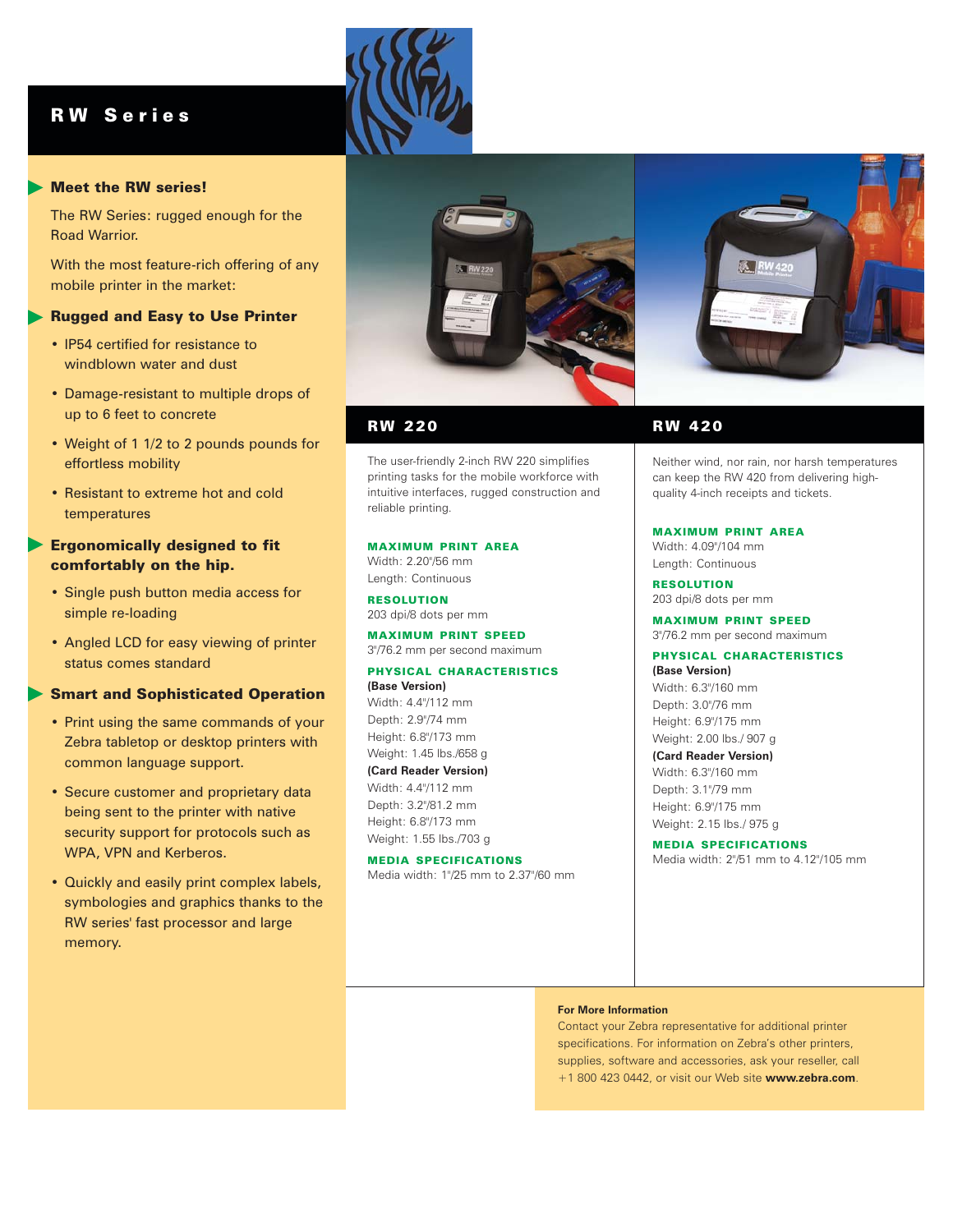## RW Series

#### Vehicle Cradles



RW 420 cradle: Intuitive, push button release cradle for convenient storage and charging of the printer while in a vehicle. Fanfold media can be fed through the base of the cradle to extend the media capacity of the printer.



RW 220 cradle- Grab your printer and go! Store your compact printer conveniently in the vehicle and release it instantly to take to the customer with a push of a lever.

Flexible Ram Mounting kits are also available for mounting the cradles in convenient orientations.

#### Cases



Add dust and rain protection to your RW series mobile printer with an environmental case. By adding an extra layer of protection, your printer will be well prepared for the harshest conditions.

#### Lithium-Ion Chargers



*Fast Charger:* Charges a single Zebra Li-Ion battery at a time in approximately 2–5 hours.

*Quad Charger:* Charges up to 4 Zebra Li-Ion batteries at a time in approximately 2–5 hours.

*DC/DC vehicle charger with cigarette lighter adapter:* Plug the printer into your vehicle's cigarette lighter adapter for convenient charging on the go.

#### Lithium-Ion Batteries



Lithium-ion (Li-Ion) cells represent the latest in mobile battery technology. They offer higher powerto-volume and power-to-weight than their nickel metal hydride and nickel cadmium counterparts. Order spare Li-Ion batteries for your RW series printer to guarantee you'll always be charged up and ready to go!

#### Mobile Media



Zebra provides both in-stock and custom-made solutions for all applications, including more than 1,000 combinations of high-quality and reliable labels, tags, and receipts. All products are designed and tested on Zebra products to ensure optimum print quality. Paper with watermarks, custom logos, and UV-resistant coatings are all available for customized and attractive printouts.

#### Accessories **Applications Applications**

#### ROUTE ACCOUNTING/FIELD SERVICE

*Delivery Verification Slips*

Use a RW series printer at the point of transaction, to print a delivery receipt that confirms the actual quantities that transferred possession.



#### *Invoices*

Take days off your billing cycle! Using mobile computers and printers to issue invoices at the time of delivery accelerates the payment process, eliminating the need for manual data entry and billing in the office.

#### *Service Estimates*

Offer customers documented information regarding the estimate that was quoted. This estimate is entered into the system in real-time and can be easily accessed when the customer calls in using the



contact information and estimate number that is indicated on the printout.

#### RETAIL

#### *Mobile Point of Sale/Queue Busting*

Watch sales and satisfaction improve when you offer line- or queue-busting, mobile point-of-sale service, featuring Zebra printers with integrated card readers and wireless network connectivity.

#### **TRANSPORTATION**

*Ticketing/Passenger Information*

Print tickets or passenger information on-board buses, trains or boats for an efficient way of reducing lines and increasing customer satisfaction.

#### PUBLIC SAFETY/ LAW ENFORCEMENT *Citations*

Improve safety, enforceability, and efficiency with electronic citation systems that are easy to use and tough to beat.